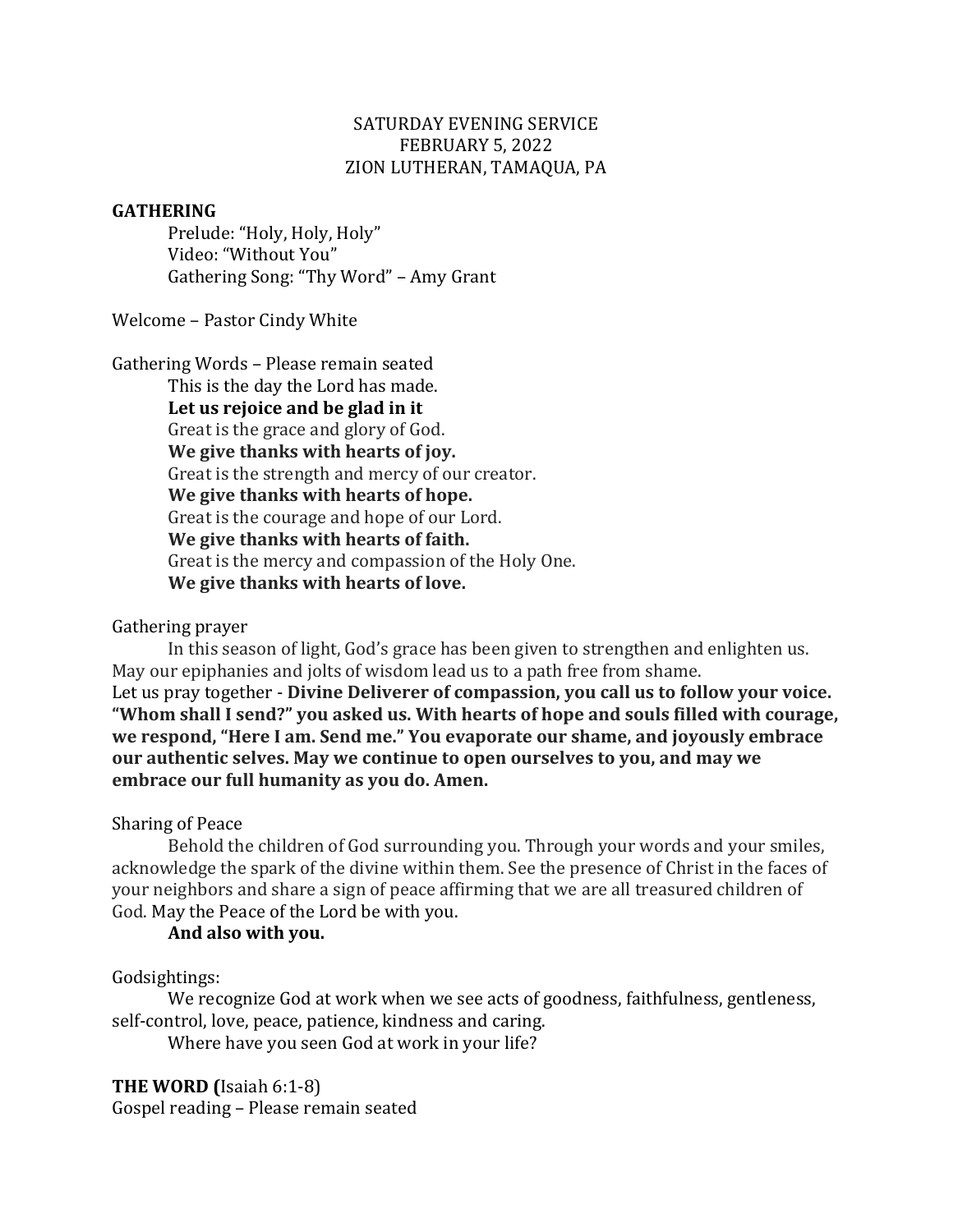Holy God, may we taste and see the good things you are doing in our lives.

May the words we hear inspire us to be your faithful followers. Amen. A reading from Isaiah: In the year that King Uzziah died, I saw the Lord, high and exalted, seated on a throne; and the train of his robe filled the temple. Above him were seraphim, each with six wings: With two wings they covered their faces, with two they covered their feet, and with two they were flying. And they were calling to one another: "Holy, holy, holy is the Lord Almighty; the whole earth is full of his glory." At the sound of their voices the doorposts and thresholds shook and the temple was filled with smoke. "Woe to me!" I cried. "I am ruined! For I am a man of unclean lips, and I live among a people of unclean lips, and my eyes have seen the King, the Lord Almighty." Then one of the seraphim flew to me with a live coal in his hand, which he had taken with tongs from the altar. With it he touched my mouth and said, "See, this has touched your lips; your guilt is taken away and your sin atoned for."

Then I heard the voice of the Lord saying, "Whom shall I send? And who will go for us?" And I said, "Here am I. Send me!"

The Word of Our Lord **Thanks be to God!** 

Today's message – Pastor Cindy White

Praise song: "Here I Am, Lord" - Chris Bray

### **Praise & Prayer**

### Offering our gifts

Let us pray: Lord of life and love, we offer these gifts to you. Bless them and use **them, that others might be encouraged in the faith. Gracious God, use our lives as well.** Help us share your story and pour out your love on everyone we meet. In the **name of Christ, we pray. Amen.** 

Prayers of the People

God calls us to be a praying people. Let us join in prayer, offering our praise, thanksgiving, and concerns to God ... For the church throughout the world and for all who proclaim the message of God's healing love. (Pause for silent prayer.) Lord in your mercy ...

## **Hear our prayer**

For all the nations and peoples of the earth, and for justice, mercy, and peace. (Pause for silent prayer.) Lord in your mercy ... **Hear our praver** 

For all who are needy, desolate, forgotten, suffering and/or lonely. (Pause for silent prayer.) Lord in your mercy ...

## **Hear our prayer**